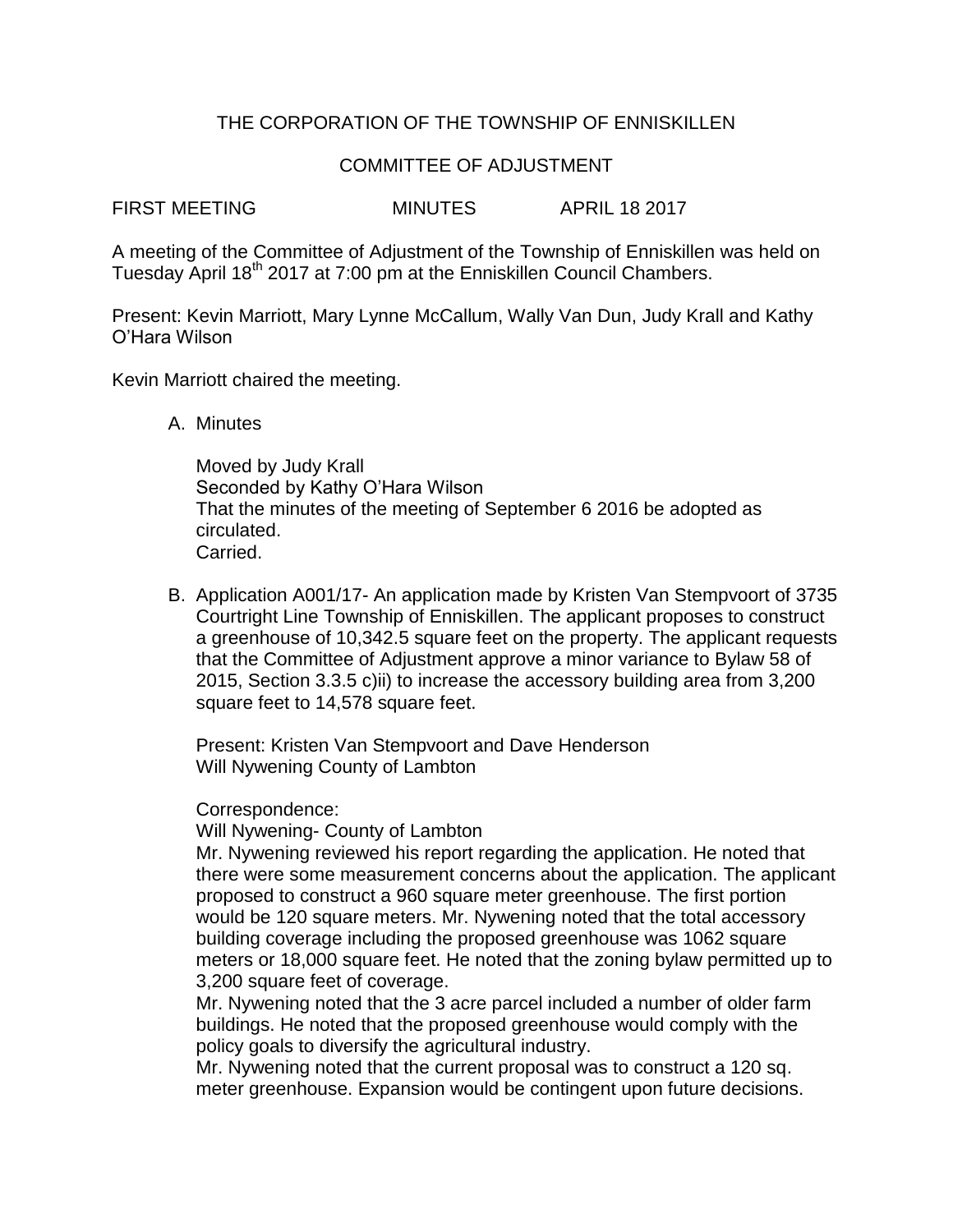## FIRST MEETING 2 APRIL 18 2017

Mr. Nywening noted that the department could support the application subject to conditions. He recommended that the setbacks for the side yard and the rear yard be established at a minimum of 3 meters. That if the greenhouse expanded beyond 120 square meters that a site plan agreement be required to address lighting, water usage, and site grading and storm water.

### Corrine Nauta- County of Lambton

The Building Services Manager requested that a condition be applied to the approval requiring that no construction work take place over the septic system.

Dave Henderson noted that he was present to hear about the application. He noted that the construction of the greenhouse would not take place on the farm surrounding the applicant's property.

Mrs. Van Stempvoort noted that she was reviewing growing cut flowers and the structure would be made of glass.

Mary Lynne McCallum noted that she had a problem with the size of the proposed greenhouse on the applicant's lot.

### Moved by Judy Krall

Seconded by Wally Van Dun

That minor variance application A001-17 be approved increasing the accessory building coverage on the applicants property to 1662 square meters.

Conditions:

- 1. That a greenhouse of a maximum size of 960 square meters be permitted on the applicant's property.
- 2. That a three meter setback from the side yard and the rear yard be required.
- 3. That a site plan with the Township of Enniskillen be required for the construction of the greenhouse when it exceeded 120 square meters in size.
- 4. That the septic area be protected and clearly identified throughout the construction process. Compaction of this area is not permitted and access should be denied by equipment and the general public at all times.

#### Reasons:

Sections 2.12 and 2.27.1 of the Official Plan promotes rural economic diversification and home businesses. The application is minor in nature and meets the general purpose and intent of the Official Plan and Zoning Bylaw.